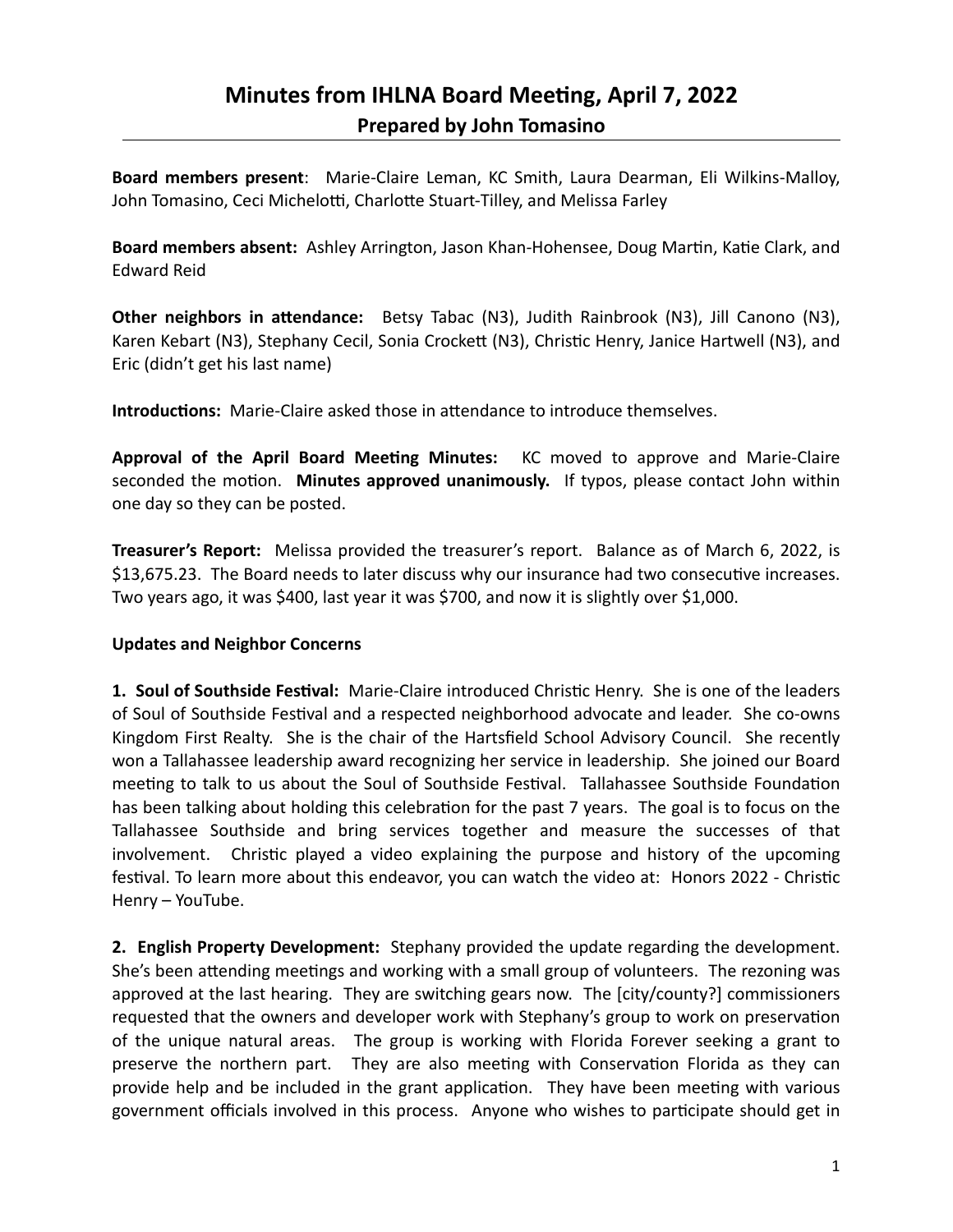touch with Stephany. They would appreciate the assistance. Stephany is the point person communicating with the realtor handling this project.

**3. Potential development on Old St-Augustine Rd:** Marie-Claire provided the update. There is a large lot at the corner of Myrtle and Old. St. Augustine Rd. There is interest to divide that large lot into six lots. It is very early in this process. Marie-Claire attended a city meeting to learn more about it, but the petitioner didn't attend. The process is pre-submittal, so this was a scheduled a meeting for the petitioner to listen to feedback. Even though he didn't show, a city employee asked Marie-Claire if she wanted to share her concerns, as she knew Marie-Claire was there for that issue. Marie-Claire made clear that our Board hasn't discussed this issue yet, so her views were her own. She relayed that it needed to address walkability and include concurrency funding to improve pedestrian and other non-motor vehicle access to any improvements at this site. If anyone would like to take on following this project, please let Marie-Claire know.

**4. Neighborhood Leadership Roundtable update:** Marie-Claire provided an update on this periodic meeting. The purpose of the meetings is to give neighborhood leaders [word missing; "give…leaders what?] throughout the city to provide updates on the different projects that are going [on?]. They discussed the northward development, the Thomasville Rd. multiuse path and discussed various Blueprint 2000 projects. The second hour was a panelist discussion regarding community engagement. The meeting was recorded and is available for viewing at: https://youtu.be/l9pITKZNBvo.

**5. Trail work update:** Marie-Claire provided this update. The city is almost done [with what?]. Because of the work, there is one area, near the little bridge, that is holding mud and water. They plan on doing remedial work on that area. They are also going to hang No Trespassing signs on the now-cleared section that cuts to E. Indianhead Dr.

### **6. New Items Brought by Neighbors:** None

### **Board Issues**

**1. Neighbor to Neighbor in the Nenes (N3):** Betsy Tabac began by introducing herself and the work of N3 and the Board members present. N3 thanked our Board for past contributions and requested another annual donation to assist N3 with their ongoing excellent work for our elderly neighborhood residents. N3 also provided their request in letter form. The letter outlined their ongoing work and commitments and how funds are being used. Betsy introduced the N3 Board members and what their roles are. Jill is spearheading the initiative to increase the recreational and social activities in our neighborhood. They are interested in using the community center more and possibly adding more features to the parks. They are holding a meeting at the community center on May 11 at 2:00 p.m., and all are welcome.

Betsy discussed the N3 request for a new supportive donation of \$1,000 from the Board. The last donation from the Board, also for \$1,000, was in 2021. After Betsy's presentation, Eli suggested that we consider a yearly match, from the Board, of what the neighbors earmark for